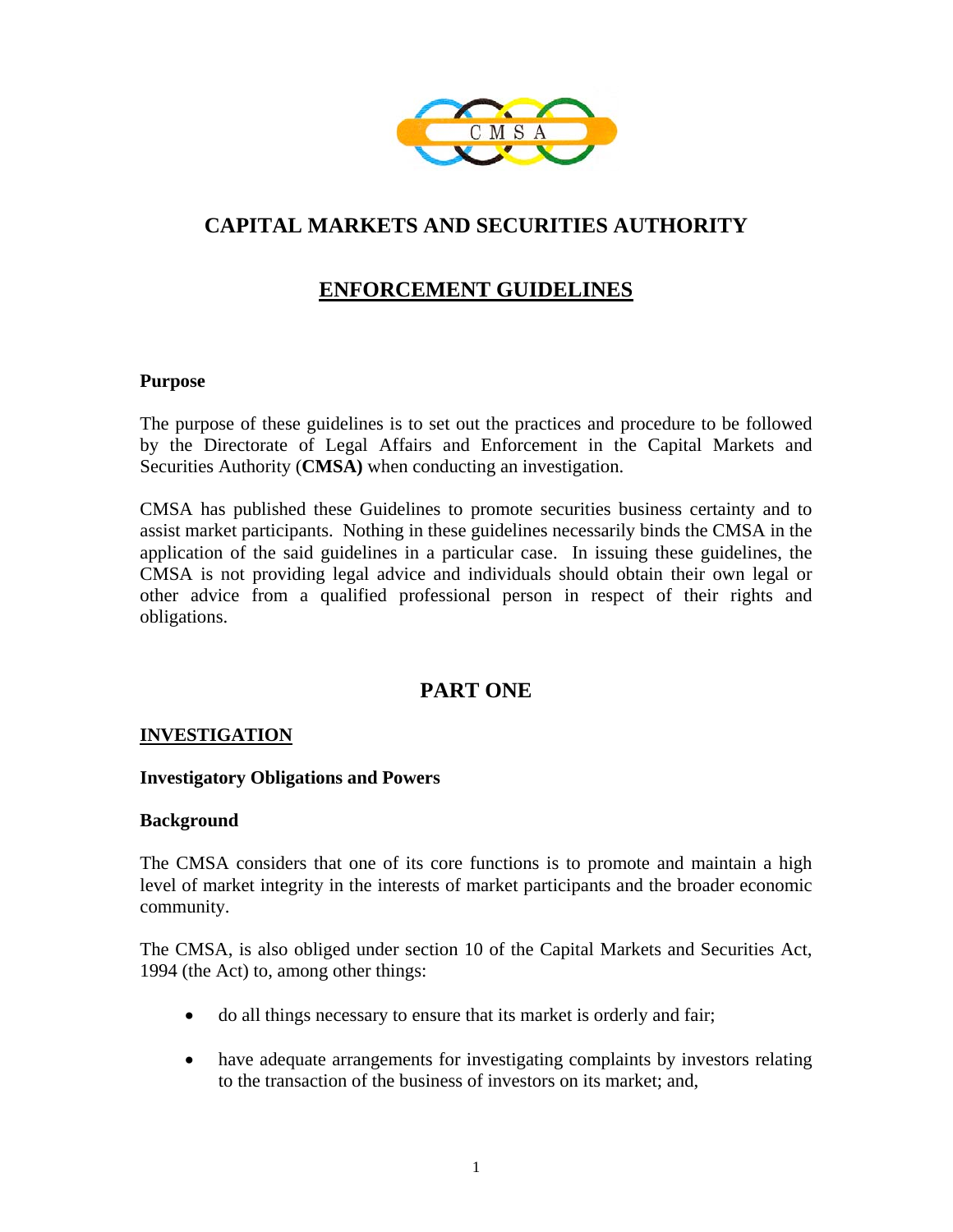• have adequate arrangements for monitoring, surveillance and enforcing compliance with Legislation, Rules and Regulations.

The Act , provides the CMSA with broad powers to monitor, investigate and obtain information from market players in the course of complying with the statutory obligations and for the purpose of promoting and maintaining market integrity.

Under section 11 of the Act, the CMSA may require :

- a) a stock exchange;
- b) a member of the council of a stock exchange;
- c) a person who is or has been, either alone or together with another person, a dealer or an investment adviser or is or has been a dealer's representative or an investment representative;
- d) a person who is or has been an officer or an employee of or an agent, lawyer, auditor or other person acting in any capacity for or on behalf of, a stock exchange or a person referred to in paragraph (b), (c) or (d);
- e) any other person who is or has been a party to any dealing in securities;
- f) any other person;

to produce to the CMSA all documents and other information (including e-mails, tape recordings, etc) within its possession or power which may relate to a matter which is the subject of the CMSA investigation.

Under section 21of the Act, the CMSA may, during an investigation, also require the person investigated to cause one or more of its officers and employees to appear before the CMSA's investigator for interview in connection with matters relating to the business of that person.

## **Who conducts CMSA's Investigations?**

CMSA's investigations will be carried out by the Directorate of Legal Affairs and Enforcement (the Directorate) in collaboration with other Directorates/Departments. The Directorate will conduct formal interviews and call for the production of documents during the course of its investigations.

## **Sources of investigations**

CMSA's investigations derive from a number of sources including:

- (a) off site examinations of brokers, dealers, listed companies, stock exchange, investment advisers and
- (b) on site inspection of market players, market surveillance reports of the CMSA, DSE and other SRO's and complaints from the public.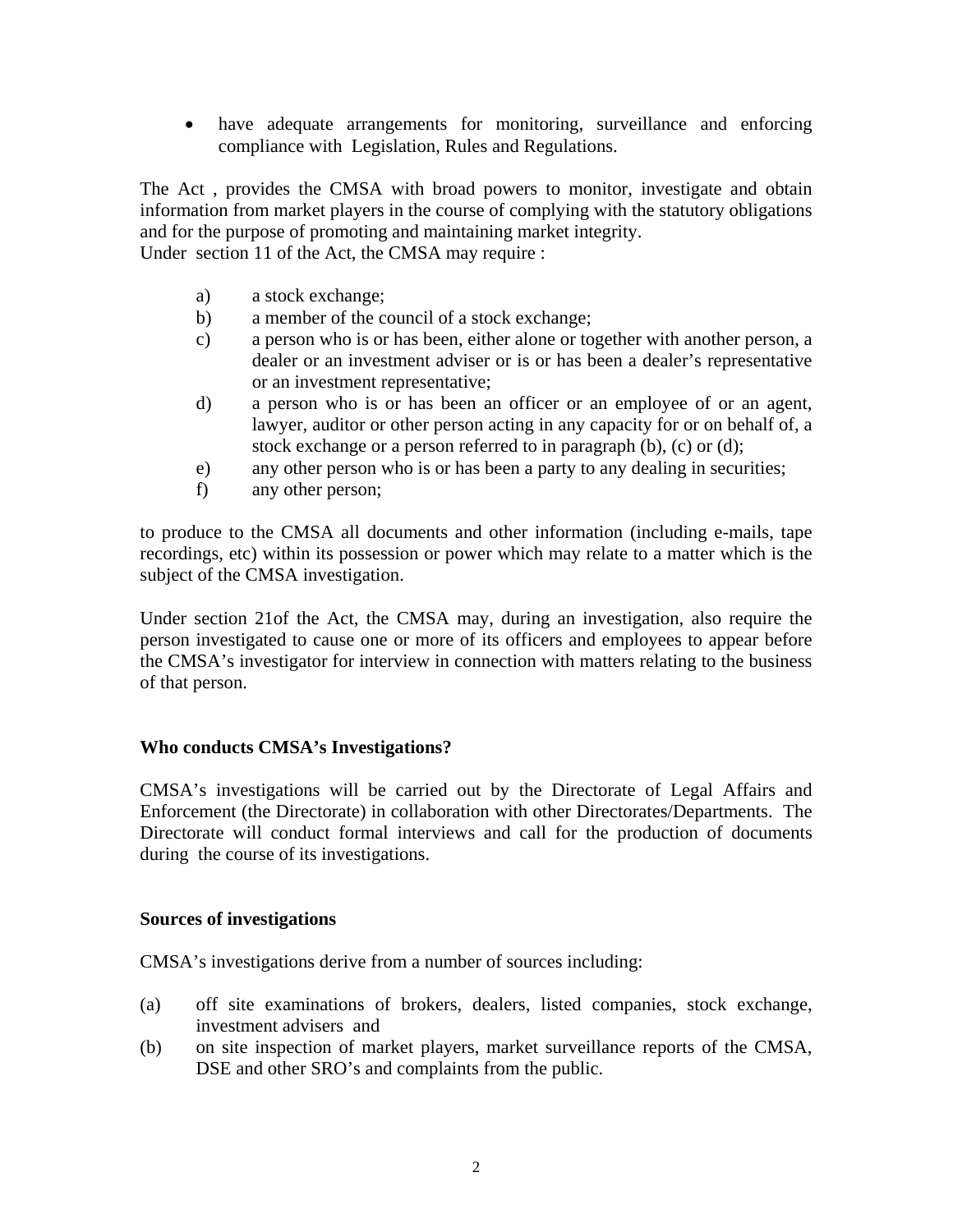## **Investigation Techniques**

At the commencement of CMSA's investigations, the Directorate will –

- a) obtain information about the individuals or entities connected with the investigation from public and CMSA's internal sources including filings to obtain registration statements, annual and quarterly reports, CMSA's and Stock exchange computer surveillance systems, information from the media and other publications etc.;
- b) gather and analyse relevant facts;
- c) analyse applicable legal theories; and
- d) develop a plan of investigation.

The Director of Legal Affairs and Enforcement (Director) shall ensure that appropriate procedures for taking evidence and techniques to be employed during any investigation are put in place and revised from time to time to guide the investigations.

A format of investigation techniques is set out in Appendix I to these guidelines.

## **Enforcement of CMSA's Investigatory Powers**

CMSA's investigatory powers under the Act, in particular its powers to require market players to produce documents and to cause its officers and employees to appear for interview, may be enforced under section 21of the Act. If any person fails to comply with a direction from the CMSA to produce documents or appear for interview, after several reminders, the CMSA may apply to a court under section 23 (1) (b)(v) of the Act for orders that he does so.

## **Procedure During Investigations**

Where a matter is referred to the Directorate for investigation, the Directorate will make an initial assessment, as to the seriousness of the allegations and as to whether the matter warrants an investigation.

If the matter warrants investigation, an investigator will be appointed to conduct the investigation with the assistance of other personnel from other directorates/departments in the CMSA or institutions outside the CMSA, depending on the size and complexity of the matter.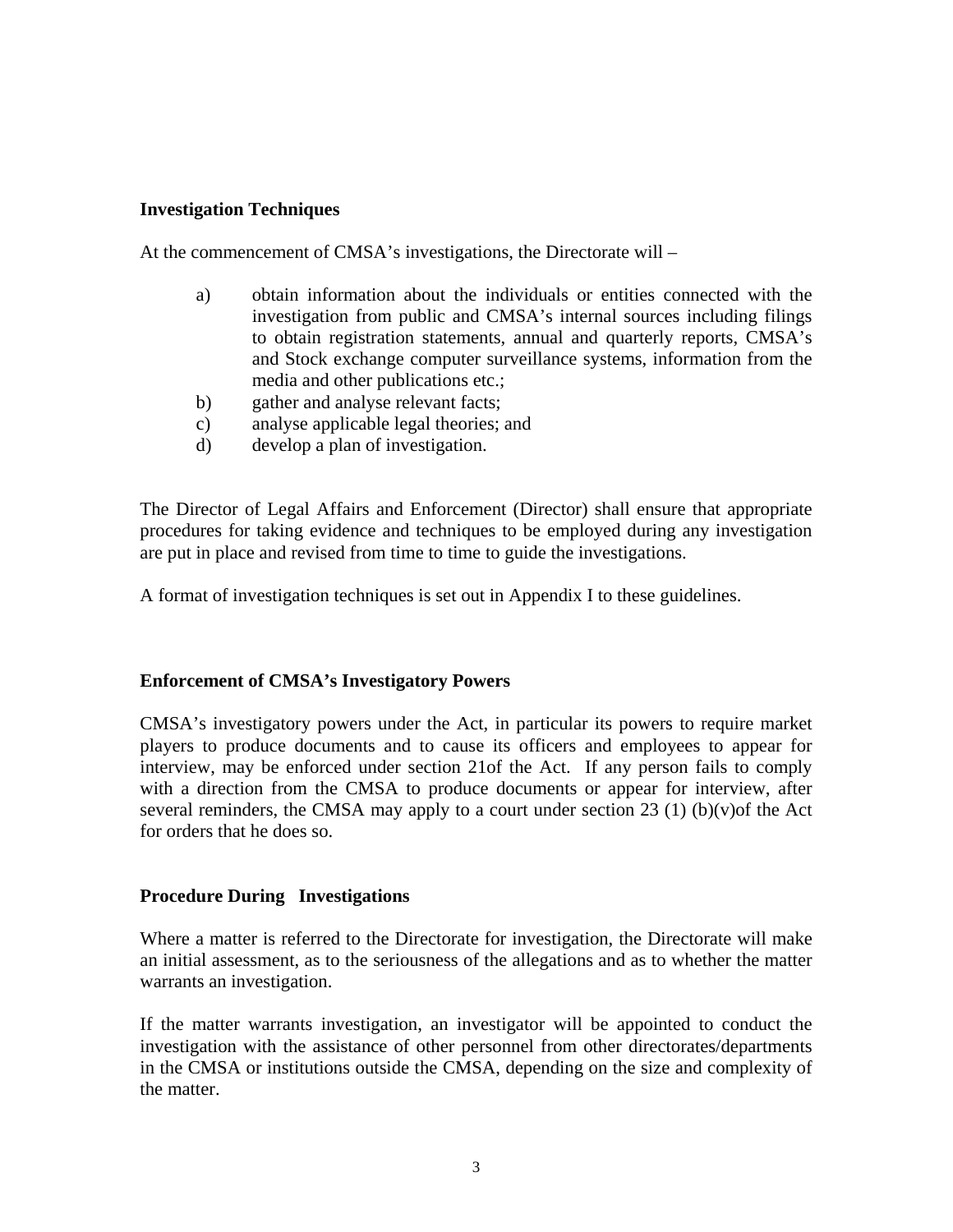The Investigator will consider the available information and may approach the person concerned for further documents and information, with a view to preparing an 'Investigation Report'.

## **Notification of and Scope of Investigations**

The CMSA shall not be obliged to notify a person or licensee that its conduct is being investigated. However, the CMSA may as and when it deems fit notify a person that its conduct in relation to a particular matter, is being investigated.

When the CMSA advises a person that an investigation is under way, it will inform that person about the general subject matter of the investigation and, if known, the date and range within which the circumstances being investigated are believed to have occurred. The investigators primary task is to ascertain the relevant facts concerning the circumstances that are being investigated. Having regard to CMSA's general obligation to monitor compliance with the law, the investigator will not necessarily limit her or his inquiries to the information referred to her or him for investigation. Nor is it the investigators role to limit his or her inquiries to only those facts that might support a preconceived view as to whether a particular breach of the rules or regulation has occurred.

The investigator will not be in a position to express an opinion as to whether a breach of the law has occurred until at or near the conclusion of an investigation. Accordingly, and having regard to CMSA's general monitoring obligation, the investigators practice will be to refrain from expressing a view, as to whether he or she considers any particular breach may have occurred when he or she is commencing an investigation.

## **Access to Documents**

At the commencement of and during an investigation, the investigator may write to the concerned party requesting copies of a particular document or documents within a particular class, which may be relevant to the matters under investigation. Alternatively, the investigator may elect to visit the concerned party's offices and request that its original documents be produced for inspection. In limited and appropriate circumstances, the investigator may make such a visit with little or no notice, depending on the urgency of the matter and any other relevant circumstances.

## **Interviews**

## *Obligation to Appear*

In the course of an investigation, CMSA may conduct interviews of officers, employees and representatives of the investigated person pursuant to section 22 of the Act That section requires an investigated person to cause its officers, employees and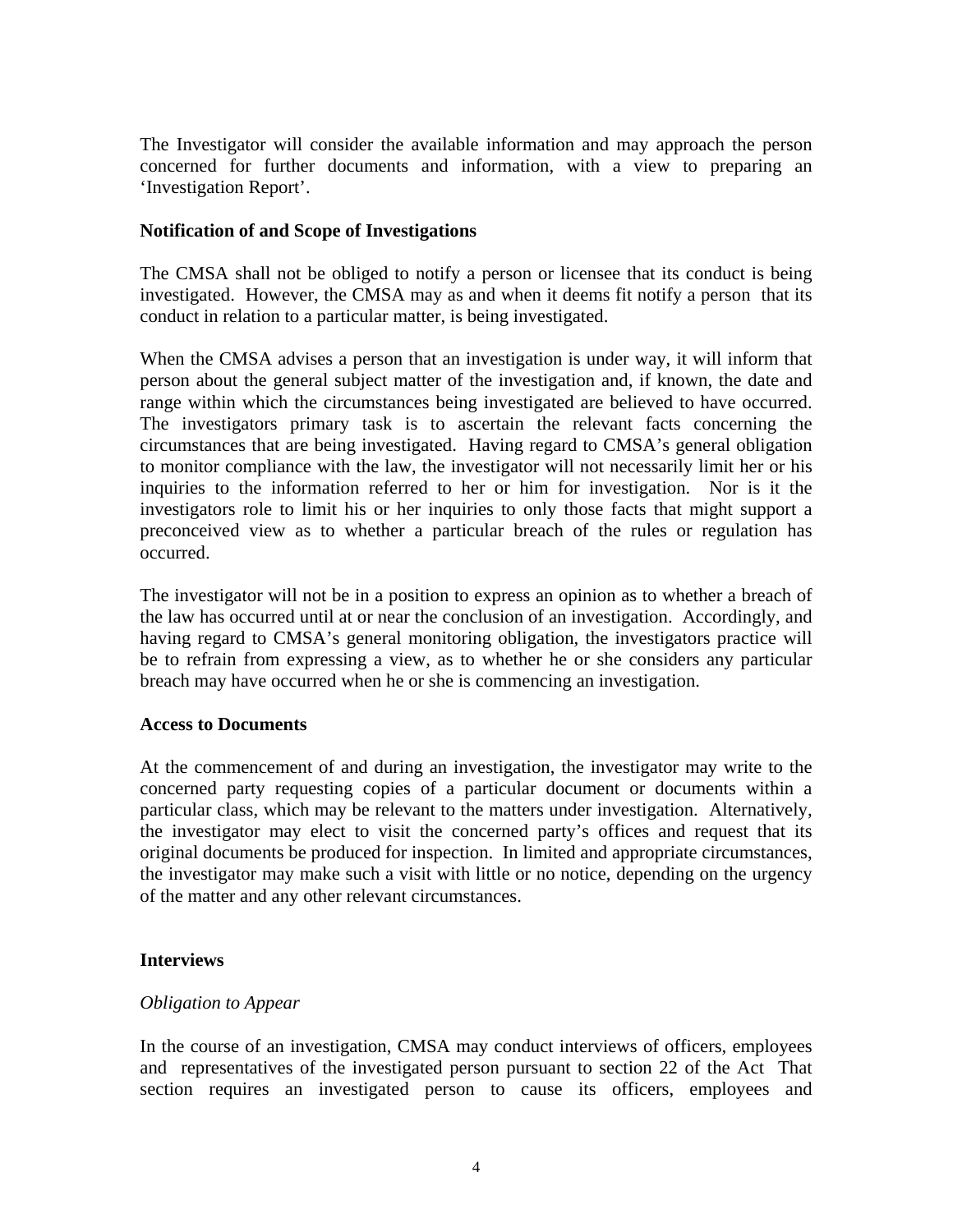representatives to appear before the CMSA and to give such information as may be required by the CMSA relating to the business of the investigated person. A refusal by an employee to comply with a reasonable direction from an investigated person to appear before the CMSA for interview may constitute a breach of the Act by the investigated person.

## *Conduct of Interview*

Interviews will be conducted by an investigator. In more complex matters the investigator will be assisted during the interview by other investigators or advisers appointed by the CMSA. The time and venue for an interview will be determined by the investigator, after consultation with the investigated person.

#### *Subject Matter of Interview*

Prior to an interview, the CMSA will notify the investigated person of the general subject matter of the investigation. The investigated person will communicate this information to the interviewee before the interview takes place. In conducting an interview, the investigator will be seeking the assistance of the interviewee in establishing the relevant facts concerning the matter under investigation. The information generally sought from an interviewee will relate primarily to his or her personal knowledge of the circumstances, which are under investigation.

#### *Obligation to Tell the Truth*

The interviewee will take an oath or make an affirmation to the effect that to the best of his or her recollection, the interviewee will answer truthfully all questions put by the investigator in the interviewee's own words, consistent with the investigated persons obligation under the Act, to provide information to CMSA relating to its business.

## *Qualified Privilege*

The CMSA considers that statements made by interviewees in the course of interviews are protected in actions for defamation by the defense of qualified privilege.

#### *Presence of Representatives of the Investigated Person*

The investigator may, in her or his discretion, permit other officers or employees of the investigated person to attend during an interview. In permitting such attendance, the investigator may do so subject to conditions, for example that the person so attending first undertakes to keep the contents of the interview confidential until the conclusion of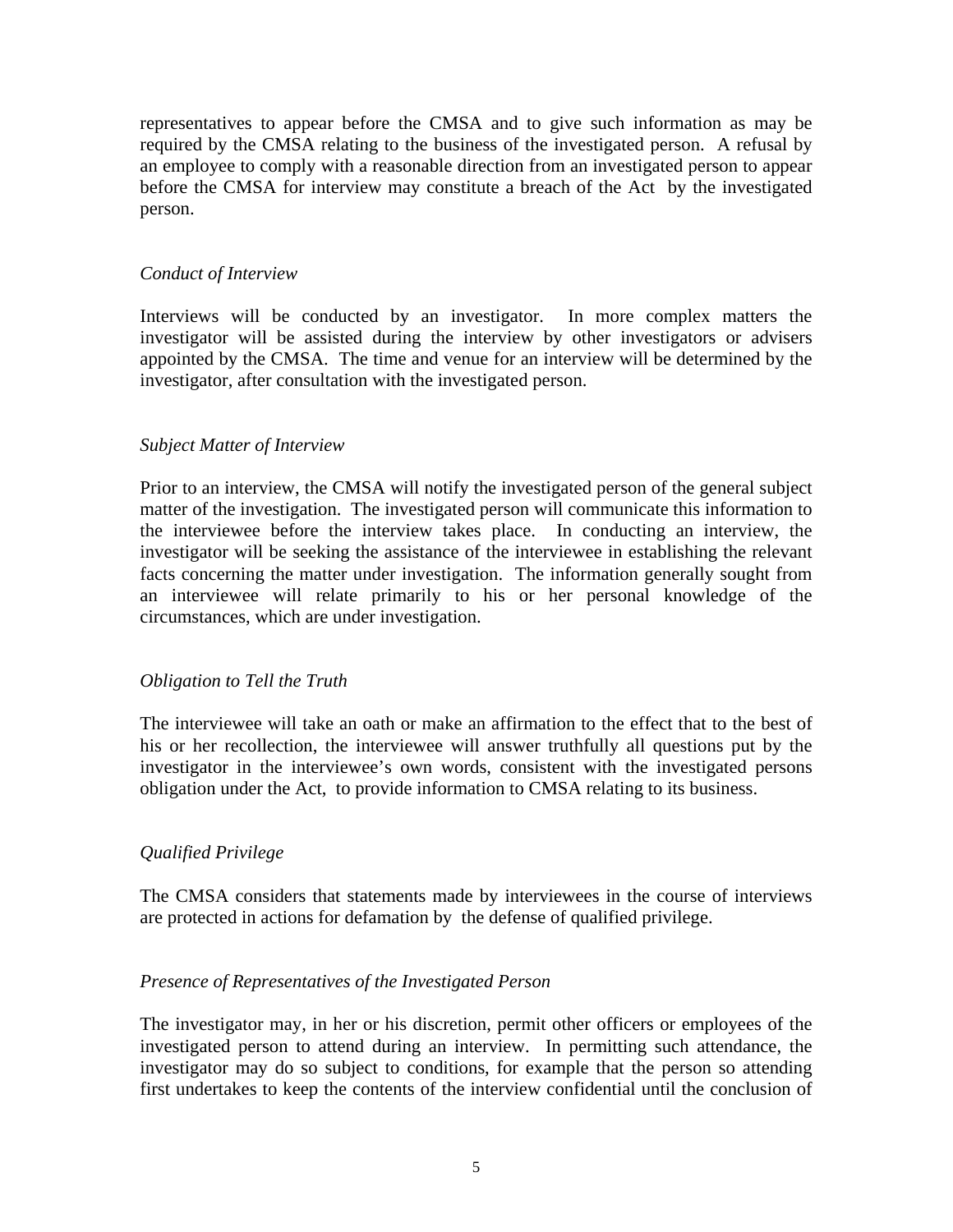all interviews to be conducted during the investigation. It may be necessary in some circumstances for the investigator to decline to permit a particular representative to be present, for example where that representative is to be interviewed at a later stage of the investigation.

## *Presence of Legal Advisers*

The investigator may permit at his or her discretion, an interviewee's legal adviser or the investigated persons legal adviser, to be present during the interview, again subject to conditions such as prior provision of an undertaking as to confidentiality. The investigator will afford such legal adviser an opportunity to address the inspector on any relevant issue and, before the conclusion of the interview, to clarify any outstanding matters by asking the interviewee further questions regarding any of the matters on which he or she has been interviewed. The investigator shall reserve the right to exclude from the interview any legal adviser who disrupts or obstructs the interview.

## *Recording of Interviews and Transcripts*

The investigator will record the proceedings of the interviews. A transcript of the record may be prepared in cases where the investigator forms the view that a transcript is necessary. Upon request, a copy of the transcript (or a copy of the recording if a transcript has not been prepared) will be provided to the investigated person, but usually not before the conclusion of all interviews conducted in the course of the investigation. A copy of the transcript (or the recording) may be provided to an investigated person at an earlier time upon request, subject to conditions such as an appropriate confidentiality undertaking.

When the transcript is provided to an investigated person, the interviewee and the investigated person will each be afforded an opportunity to correct any errors it contains.

The CMSA will require an interviewee to sign his or her transcript of interview.

The contents of the interview may be relied on by the investigator in preparing an Investigation Report and, if so, a copy of the recording and/or transcript will be attached to a draft Investigation Report provided to the investigated person for his comment at the conclusion of the investigation. The contents of the interview may also be relied on by the CMSA at any disciplinary hearing, which may subsequently take place before a Tribunal in relation to matters, which were the subject of the investigators investigation.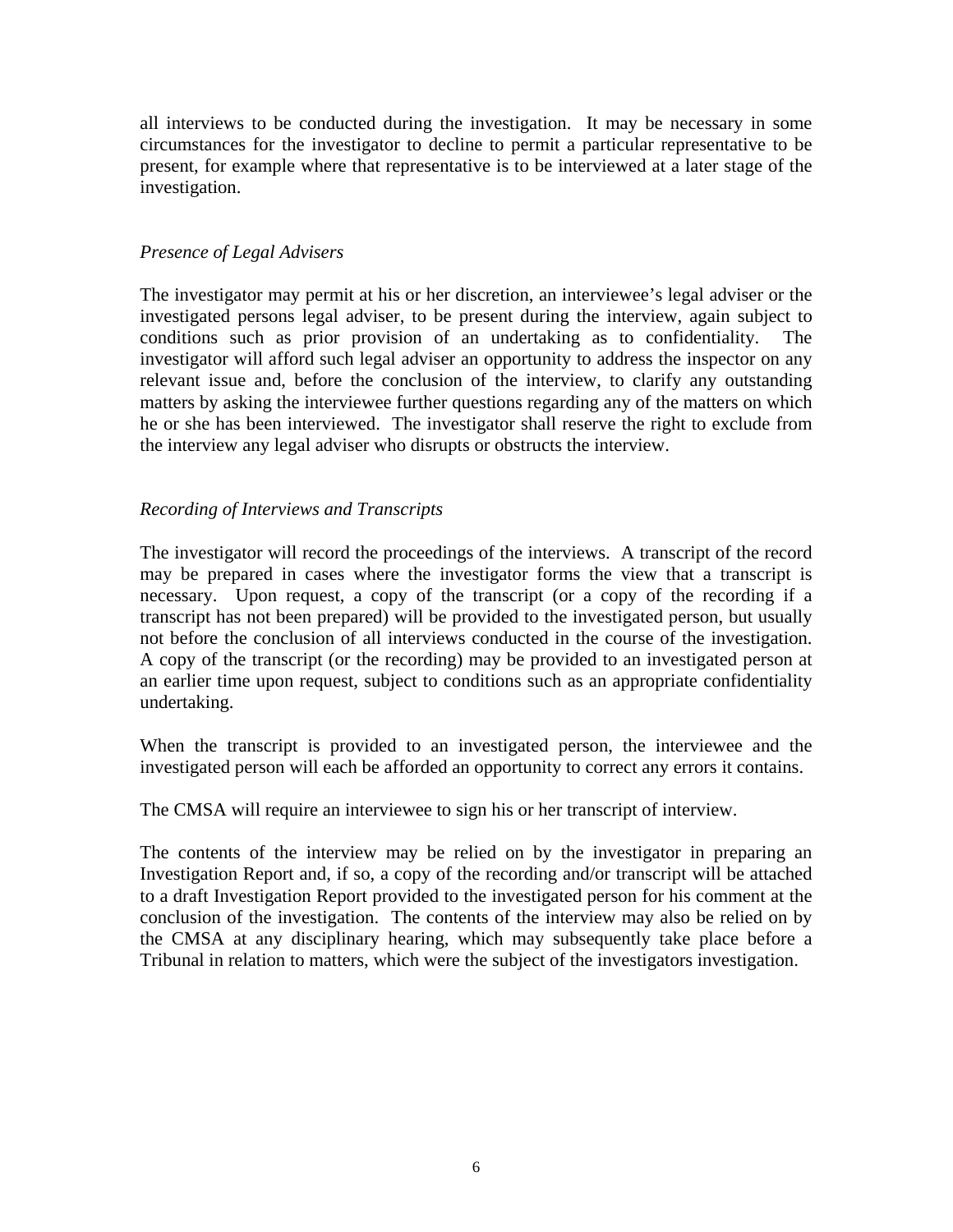## **Confidentiality**

The CMSA will treat information, which it receives from investigated persons pursuant to its investigatory powers as being confidential and will seek to maintain the confidentiality of that information in accordance with its obligations under the Act. The CMSA considers that the obligation to maintain the confidentiality of information, which becomes known in the course of a CMSA's investigation, also applies to investigated persons. Thus CMSA considers that its reports and records of interviews should not be disclosed to persons other than officers, employees or agents of an investigated person without the CMSA's written consent.

Section 18 of the Act, obliges the CMSA to take all reasonable measures to protect from unauthorized use or disclosure, information provided in confidence by or on behalf of an investigated person. Accordingly the CMSA shall seek to ensure that all confidential information provided to it by an investigated person in the course of an investigation remains confidential in CMSA's hands, except for such limited disclosure permitted by the law as may be appropriate.

Notwithstanding the preceding paragraphs, the CMSA may disclose confidential information, which it obtained from an investigated person, if the publication or disclosure is required for purposes of institution of criminal proceedings, or if the information is required by persons such as expert witnesses and legal representatives, for the purpose of monitoring, compliance with or enforcing the law.

Disclosure to persons outside the CMSA is also permitted where the CMSA is required to produce confidential documents for inspection pursuant to a court order. However, where the CMSA considers that it would not be in the public interest for particular confidential information to be made public (e.g. where the disclosure could compromise the CMSA's investigation or surveillance methodologies), the CMSA may seek to oppose such production, relying on the doctrine of privileged communication.

CMSA may seek to place conditions on the persons to whom a permitted disclosure is to be made, for example restricting the number of individuals who may have access to the information and regarding what use may be made of the information.

## **Public Disclosure**

The CMSA will, during an ongoing investigation, refrain from commenting publicly on the substantive issues, which are being examined in the course of the relevant investigation. However, the CMSA may, in appropriate cases, confirm publicly that a matter is the subject of the CMSA's investigation, in particular where there is a substantial public interest involved or where the CMSA considers that such an announcement will assist in promoting and preserving the integrity of securities market.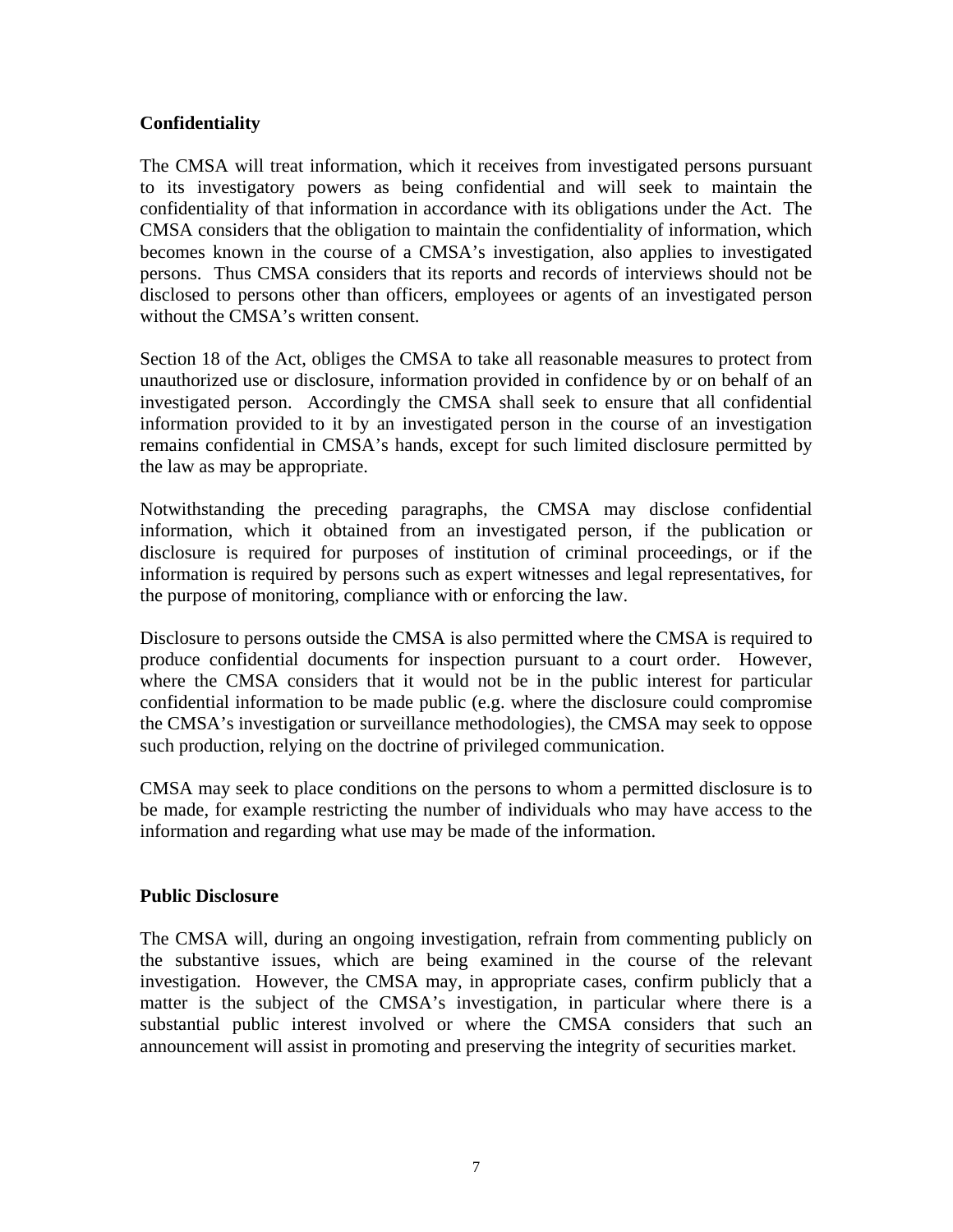## **Legal Professional Privilege**

In conducting an investigation, pursuant to its obligations under the Act, , the CMSA shall seek to ascertain all of the relevant facts and circumstances relating to the matter being investigated, with a view to promoting and preserving the integrity of securities business as a whole.

Accordingly, and having regard to the difficulties often involved in ascertaining all of the relevant facts and circumstances, the CMSA's powers under section 11 of the Act which require production of documents and disclosure of information from investigated persons are wide ranging. In common with the CMSA's powers in the course of its investigations, no exemption from disclosure is made for relevant documents and information, which would otherwise be immune from disclosure by reason of any other law or of legal professional privilege. Such documents and information must be disclosed by an investigated person to the CMSA in the same way as any other relevant documents and information, which are required in the course of an investigation.

Where an investigated person is compelled, as part of an investigation under the Act, to produce documents and disclose information to the CMSA which are otherwise protected from disclosure by legal professional privilege, the investigated person may still maintain a claim of legal professional privilege against any other person who seeks access to the documents and information. In addition, CMSA is obliged to maintain the confidentiality of the documents and information pursuant to its obligations under section 18 of the Act

## **Privilege Against Self-Incrimination**

As is the case in respect of claims of legal professional privilege, no exemption from disclosure is made in the Act, for relevant documents and information, which an investigated person might seek to withhold from disclosure on the basis of a claim of privilege against self-incrimination.

Documents and information which an investigated person might otherwise claim to be protected from disclosure on the grounds of a claim of privilege against selfincrimination, must be disclosed to the CMSA in the same way as any other relevant documents and information which are required in the course of an investigation. CMSA notes that, quite apart from the position under the Act, the law does not in any event recognize an entitlement by companies (as opposed to individuals) to rely on the privilege. Thus for investigated person who are companies, such a claim could not be maintained even if the availability of the privilege was not curtailed by the Act.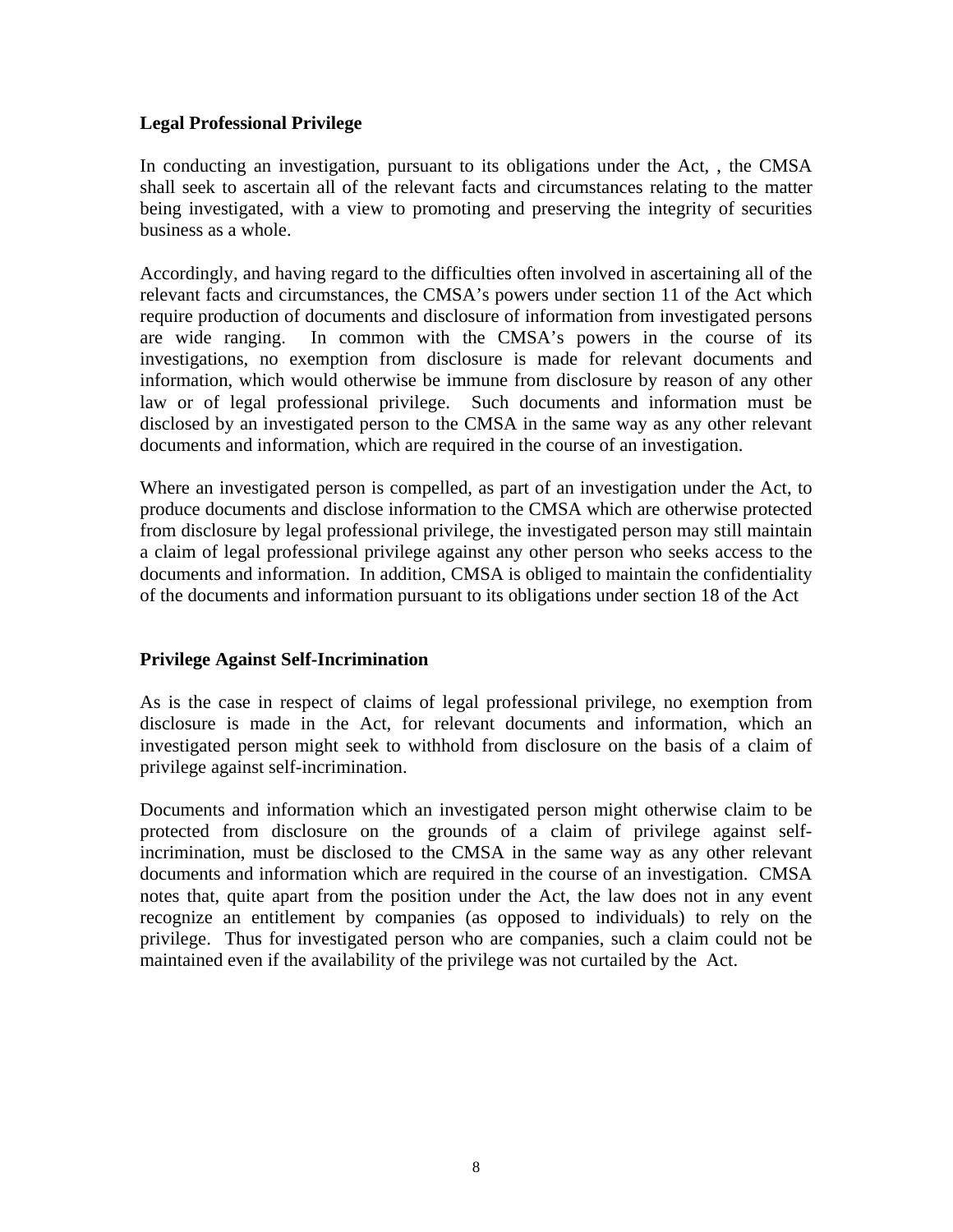## **Investigation Reports**

#### *Necessity of a Report*

After an investigator has considered all relevant information which becomes available during an investigation, she or he shall form a view as to whether any regulatory issues which arose during the investigation regarding the investigated person's business or conduct are of sufficient concern to warrant the preparation of a formal Investigation Report. As part of that process, the investigator may consult with the investigated person regarding his or her understanding of the relevant factual circumstances. In some instances, the investigator may prepare a written statement of facts and seek confirmation from the investigated person as to whether he agrees that the facts stated are correct.

## *Draft Report*

If a view is formed that any regulatory issues arising are of sufficient concern, the Investigator shall prepare an Investigation Report in draft form, which sets out the relevant facts and issues. The Draft Report may include the investigators tentative view as to whether a breach of the law has occurred. Documents relied on by the investigator in preparing the Draft Report will be attached to the Draft Report.

The Draft Report will be provided to the investigated person to afford him an opportunity, if he chooses, to provide the investigator with written comments on the Report's contents within a reasonable time. Any comments received, will be taken into account by the investigator in forming a considered opinion of the matter and in finalizing the Report. A full copy of the investigated person's comments will be attached to the Final Report. The investigator may also choose to respond specifically to some of the investigated person's comments, either in a separate attachment to the Final Report or in the body of the Final Report.

After the Investigator has taken into account any comments received, or if no comments are received within the time specified, the investigator will finalize and sign the Report as a Final Report.

## *Final Report*

A copy of the Final Report will be provided to the relevant members of CMSA's Management. The CMSA Management will consider the contents of the Report and decide whether to bring charges against the investigated person for hearing before a Tribunal. However, any opinion of the investigator that may be expressed in the Report will not be the sole determinant of whether charges will be brought or not. Those are matters that are wholly within the discretion of the CMSA having regard to its regulatory obligations and all other relevant circumstances. For less serious matters, the Report may be considered by the Tribunal, as the CMSA's delegate, without formal charges being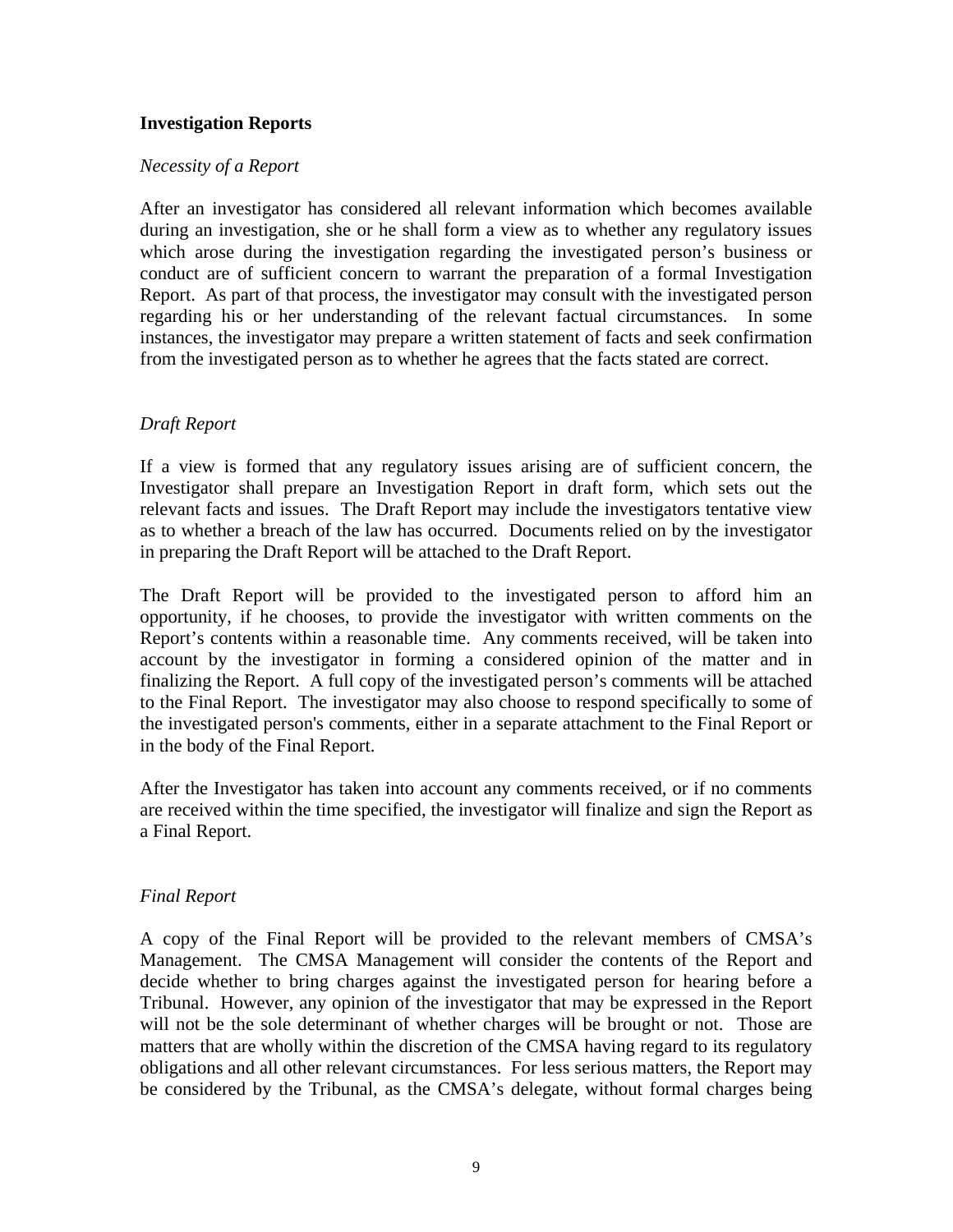prepared and without the investigated person and Directorate being present (known as a "fast track" proceeding). At any time whether before or after charges (if any) are brought or a matter is assigned to a "fast track" proceeding, an investigated person may choose to, but is not obliged to provide the CMSA with any comments he may wish to make regarding the contents of the final Report.

#### *Effect and Status of Final Report*

It is important to note that the investigator's opinion in a Final Report as to whether a breach of the Rules or the Act, has occurred will not necessarily result in disciplinary action being commenced by the CMSA against the investigated person concerned. Nor does it follow if disciplinary action is commenced, that the Tribunal will adopt or agree with the Final Report in the course of a disciplinary hearing. If the Final Report is taken into account in the course of a disciplinary hearing, it is entirely a matter for the Tribunal to determine as to how much weight it will give to the Report and to any other evidence, which is placed before it by the CMSA or by the investigated party. However, the CMSA may seek to rely on the facts and circumstances set out in a Final Report, including any attachments to the Report, at hearings before the Tribunal and during fast track proceedings.

#### **Procedural Fairness**

The CMSA shall, when conducting an investigation regarding the conduct of an investigated person, have regard to and comply with the requirements of procedural fairness to the full extent of the application of those requirements to investigations by CMSA. In conducting its investigations, the CMSA will ensure that a balance is achieved between the legitimate interests and expectations of an investigated person and the CMSA's obligation to preserve the integrity of its investigations in the public interest and to maintain the integrity of the securities market on behalf of all market participants.

# **PART TWO**

## **DISCIPLINARY PROCEEDINGS**

#### **Disciplinary Obligations and Powers**

The CMSA is obliged under section 46 of the Act, to "have adequate arrangements for the expulsion, suspension or disciplining of a dealing member for conduct inconsistent with just and equitable principles in the transaction of securities business" or for a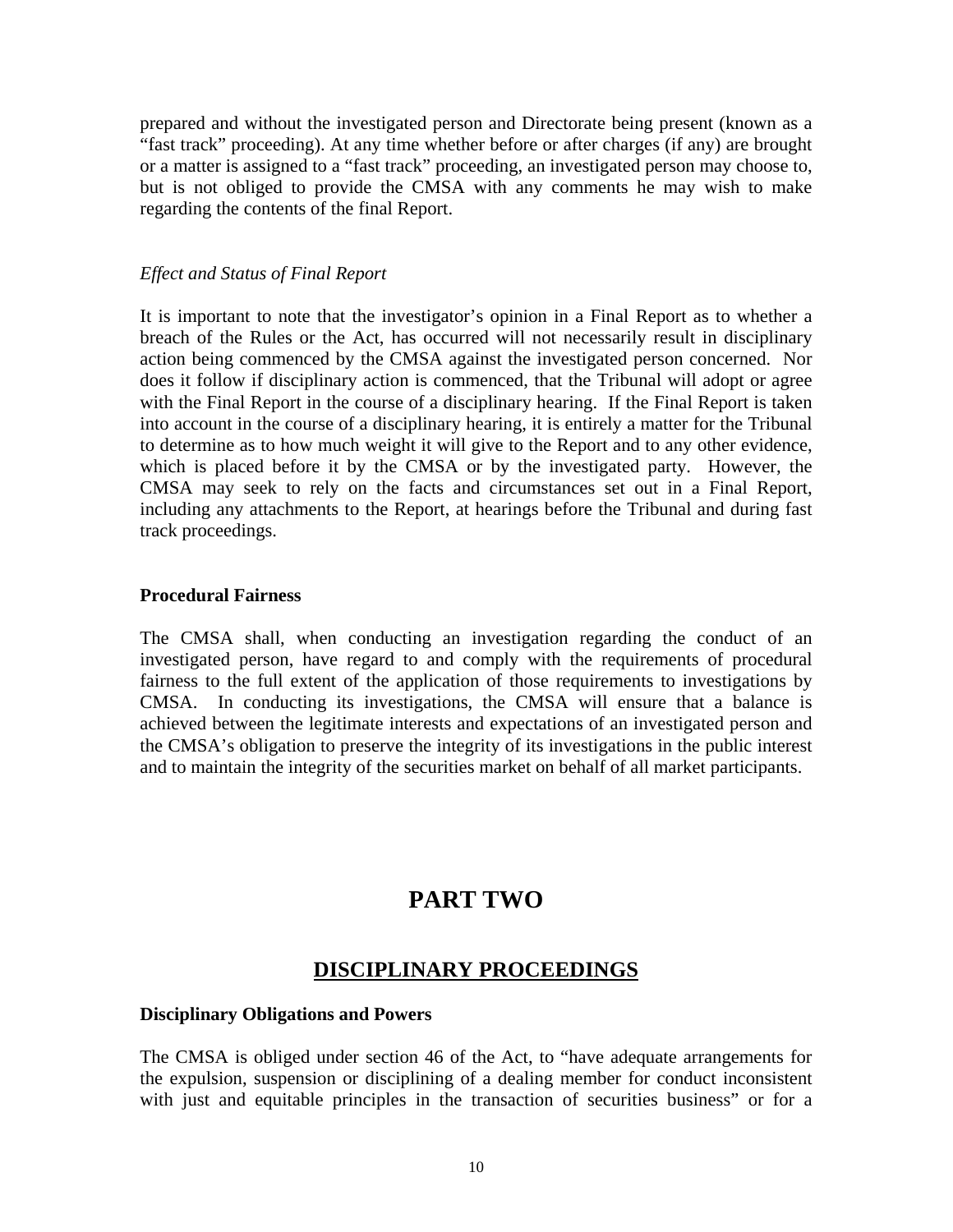contravention of the Act, or the conditions of a license. The CMSA is also required under section 10 (l) of the Act to "undertake such other activities as are necessary or expedient for giving full effect to the provisions of the "Act,"

## **Disciplinary Actions and Appeals**

## **Charges and the Tribunal**

Where the CMSA considers that an investigated person should be charged with a breach of any of the provisions of Act or Regulations or with prohibited conduct, it may charge the person concerned by giving that person written notice of the particulars of the charge and of the date that the charge will be heard.

A charge brought against an investigated person will be heard by the Tribunal. The person charged shall be entitled to be heard in answer to the charge.

The Tribunal shall be comprised of a chairperson, who shall be the judge or a reputable person with at least a first degree in laws and 2 other persons one with finance background and one with legal background appointed by the Chairperson after being recommended by management.

Where the Tribunal finds that a charge is proved, it may impose the following sanctions:

- a) impose a censure; or
- b) impose a fine of up to Tshs  $5,000,000/=:$  and/or
- c) require part or all of any commission or profit from a transaction to be paid to it; and/or
- d) in the case of a finding of prohibited conduct, recommend to the Authority for the cancellation of the licence of an investigated person; and/or
- e) impose a suspension; and/or
- f) prohibit the transaction or business for up to 3 months; and/or
- g) require an education and compliance programme to be initiated or upgraded.

## **Appeals to the Minister and Applications for Court's Orders**

A party aggrieved by the decision of the Tribunal recommending the Authority to cancel or suspend a license, may appeal to the Minister within thirty days of such decision under section 48 of the Act. Where the Tribunal determines that a person has committed an offence under the Act, or has contravened the conditions or restrictions of a license, or is about to do an act with respect to dealing in securities that if done, would be an offence or contravention, it shall recommend to the CMSA to make necessary applications to the Court under section 23 of the Act. Where the Tribunal considers it necessary or desirable, for the purpose of protecting the interest of any person to whom the investigated person is liable or may become liable to pay any moneys by way of a debt, damages or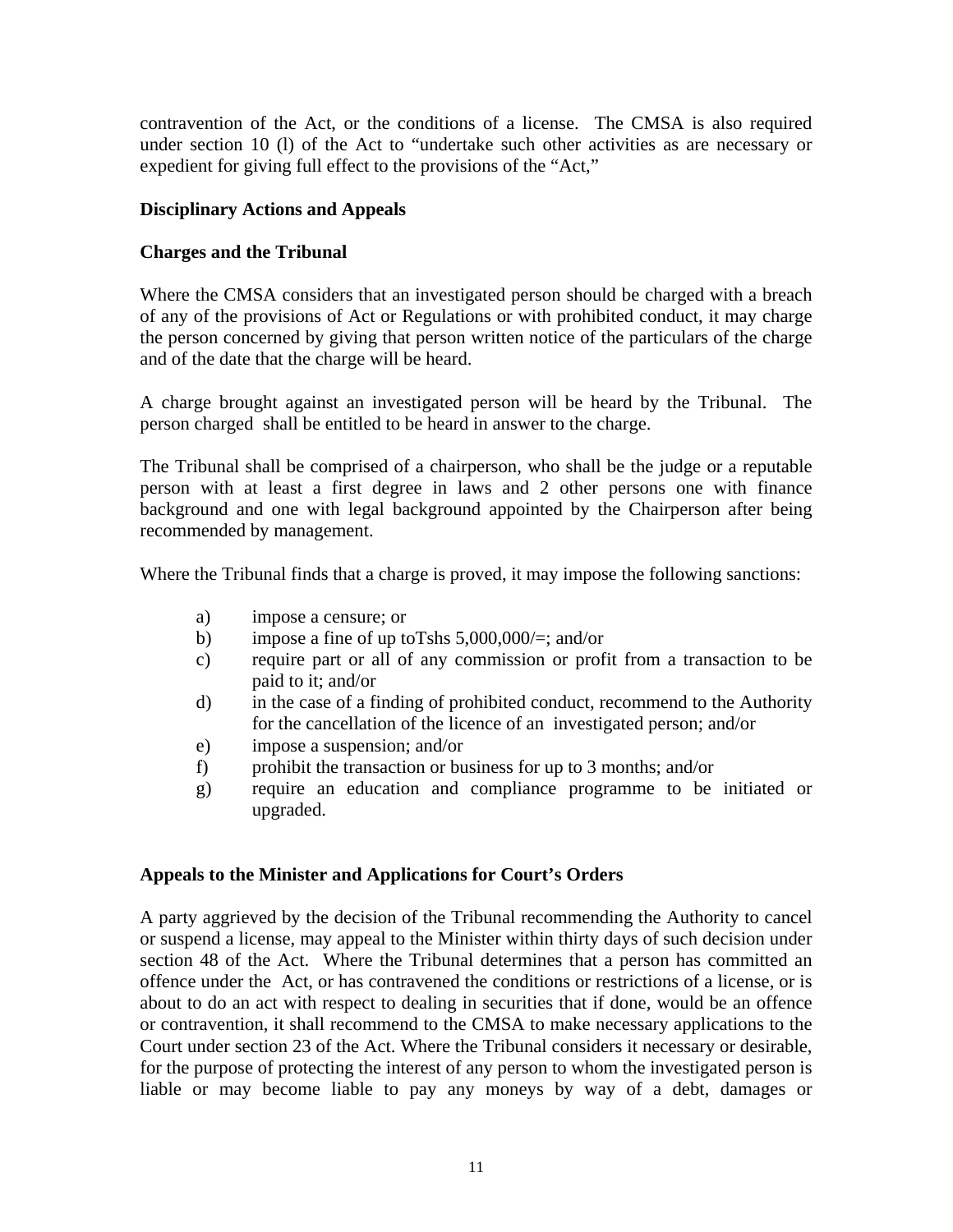compensation or otherwise account for any securities or other property, the Tribunal shall recommend that an application be made by the CMSA to the Court for relevant orders under section 143 of the Act. Notice of an appeal to the Minister by an aggrieved party shall pursuant to section 48, be lodged with the Secretary to the tribunal within 14 days after receipt of the written reasons for the decision made. There is no standard form of notice of appeal, but the usual practice is to refer to the determination of the Tribunal, state which part or parts of that determination is appealed from and specify the grounds of appeal, in particular how the Tribunal is said to have erred and what determination ought to have been made by the Tribunal

## **Fast Track Proceedings**

For less serious alleged breaches of the Rules, the Tribunal may determine a matter by considering only an investigator's report without written particulars of a charge and without the parties or their legal representatives being present. This is referred to as a "fast track" proceeding. The sanctions that the Tribunal may impose under a fast track proceeding are limited to a fine of up to Tshs 5,000,000/=, requiring part or all of any commission or profit from a transaction to be paid to it, or imposing a censure. The investigated person who is dissatisfied with the outcome may, within 10 days of notification of a "fast track" determination, require the matter to be heard by the Tribunal.

## **Disciplinary Procedures**

Set out below is a description of practices and procedures, which the CMSA will follow when it commences and pursues disciplinary action. Many of these procedures are not formal rules. Interested persons should note that the procedures, which CMSA adopts in a specific case may vary from these procedures where appropriate, depending on all the relevant circumstances.

## **Charges**

The decision as to whether to bring a charge will be made by the Authority. The member of management who will exercise these powers frequently will be the Chief Executive Officer upon advise from the Director, although other legal officers will assist the Director.

If a decision is made to bring a charge, a written Notice of Charge will be given by the Director to the investigated person and to the Tribunal, specifying the relevant rule and the breach or prohibited conduct which is alleged to have occurred, together with particulars of the facts which it is alleged, give rise to the alleged breach.

In addition to the charges, a copy of the investigators report and any attached documents will also be provided to the respondent and to theTribunal.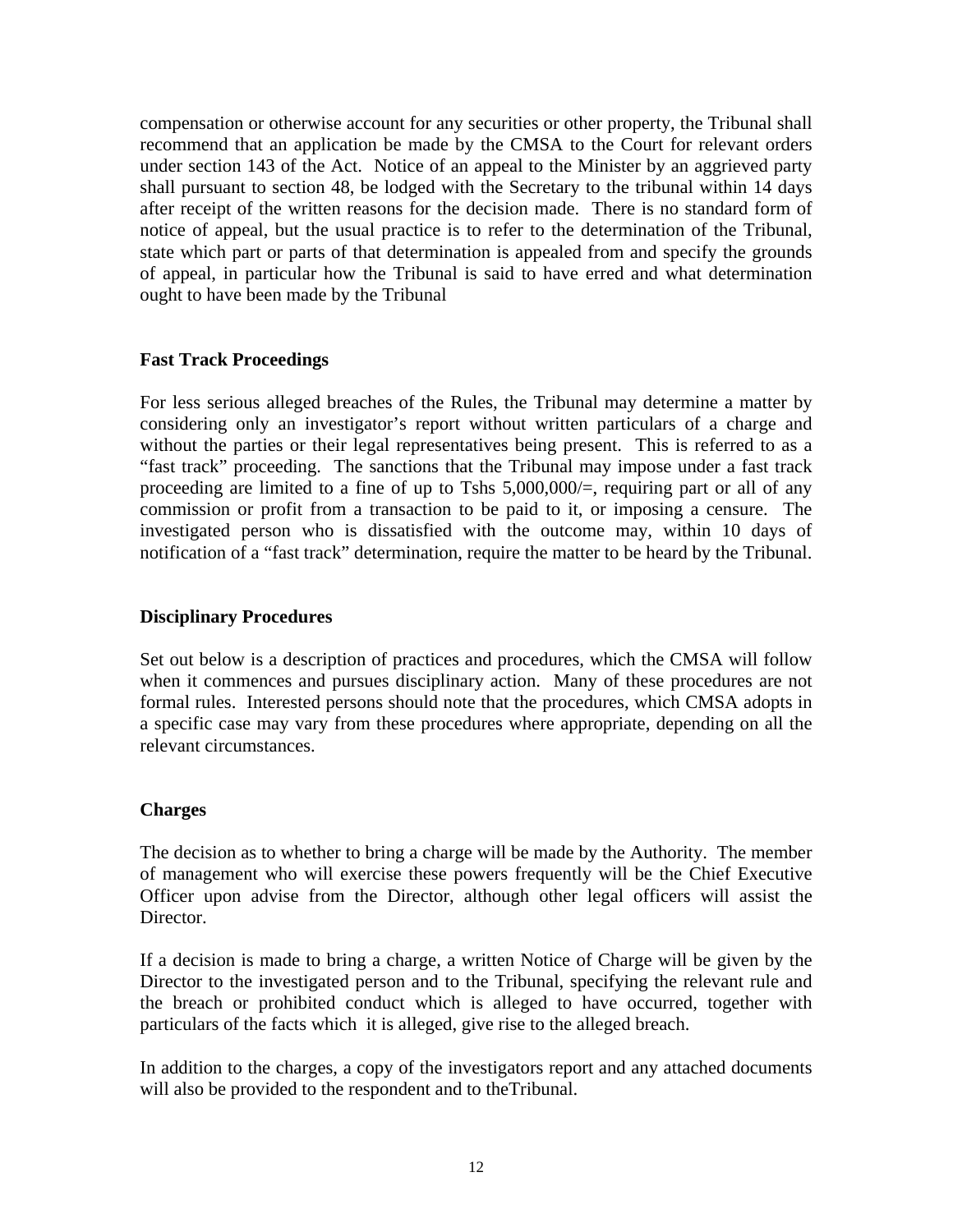#### **The Tribunal Communications and Directions**

Following the provision of a Notice of Charge to the respondent by the CMSA, the Chairperson of the Tribunal or Counsel to the Tribunal (being a person appointed to assist the Tribunal in carrying out its functions) will advise the respondent and the CMSA in writing of the date fixed for the hearing. The Chairperson of the Tribunal or Counsel to the Tribunal will also advise the parties of the identity of the 3 persons who have been selected to hear the matter.

Communications to the Tribunal prior to a hearing shall be addressed to Counsel to the Tribunal and shall always be copied to the other party.

If any party has any objection to any member of the Tribunal the hearing a particular matter or has any other objection to a particular matter being heard by the Tribunal, that party shall raise that objection at the earliest possible opportunity with the Counsel to the Tribunal and shall not wait until the hearing date before raising the objection.

Prior to a hearing, the Tribunal may give written directions to the parties, with a view to simplifying the matter and shortening the hearing time. Pre-hearing directions given by the Tribunal may address such matters as imposition of deadlines for the supply to the other party of copies of documents which it is intended will be relied on at the hearing, imposing deadlines for identifying any persons who it is proposed will give oral evidence at the hearing, directing that written outlines of arguments be prepared and directions in relation to preparing a statement of agreed facts.

## **Electing to Refrain from Contesting a Charge**

After receiving a written Notice of Charge, the respondent may give consideration to whether he intends to contest the charge or charges at a hearing. Some of the factors which could have a bearing on that decision may include whether the respondent accepts that he has contravened the law, the weight of the evidence, the wording of the relevant law and the expense and time involved in preparing for and attending a contested hearing. The respondent may choose to consult with his professional advisers when giving consideration to these matters.

If a respondent is interested in possibly refraining from contesting a charge, he will contact the CMSA through the Director as soon as possible to discuss the matter. Discussions with the Director may be held on a "without prejudice" basis, such that the matters discussed will remain confidential and will not be used as evidence against the respondent before the Tribunal without the respondent's consent.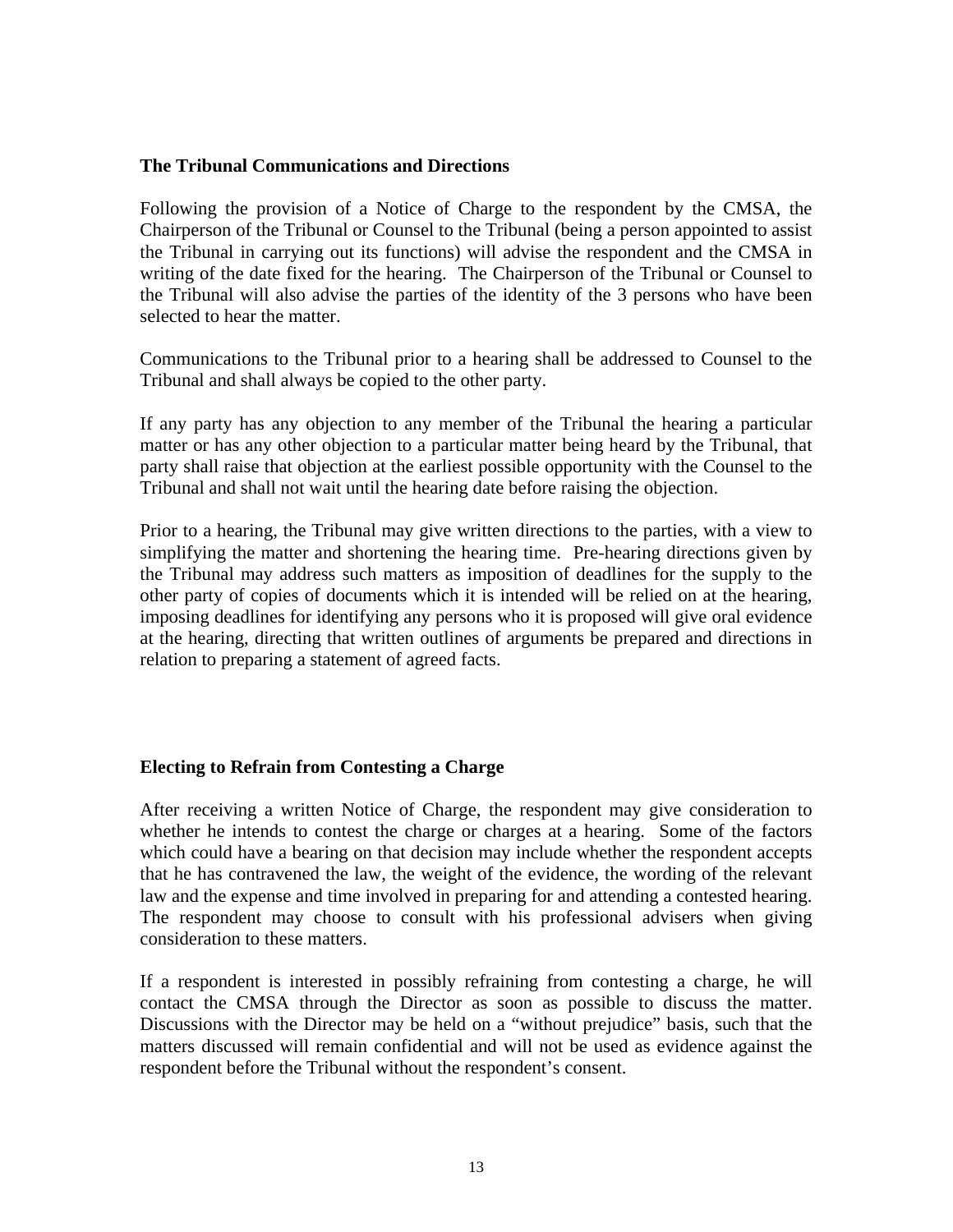Where a respondent agrees with the CMSA that he will not contest a charge, he may also seek to agree with the CMSA's submission to the Tribunal in relation to the sanction or sanctions that would be appropriate for the Tribunal to impose and, where the sanction involves a fine or a payment of commission or profit, the amount of that sanction. That submission may be made to the Tribunal in writing, in the form of a letter from the respondent. The respondent will also consult with the Director regarding the form and content of such submission.

Where the respondent elects not to contest a charge, the Tribunal must nevertheless be satisfied, having regard to the available evidence, that the charge alleged in the Notice of Charge is made out, before it will make a finding that a breach of the law has occurred. In considering the evidence when no contested hearing takes place, the Tribunal will have regard to any documents submitted before it by the CMSA and by the respondent, including the investigator's report. The Tribunal may also in its discretion require the CMSA and the respondent to appear before it to provide further information or clarify any issue raised by the documents.

The Tribunal will not be obliged to adopt a common submission from the CMSA and the respondent as to the appropriate sanction to impose where an uncontested charge is found to have been made out on the evidence. The Tribunal may impose a greater or lesser sanction than that submitted by the parties if it thinks fit. However, where a charge is uncontested, the parties' entitlement to institute court proceedings against a determination of the Tribunal is preserved.

## **Contested Hearings**

Where a charge is contested, a hearing will take place before the Tribunal on a date nominated by the Tribunal, by notice in writing to the parties. The hearing date must be not less than 7 days after the notice is served. Any party aggrieved by the decision of the Tribunal, may institute court proceedings for relevant orders in accordance with the Act.

The proceedings of the Tribunal shall be conducted with as little formality and technicality, and with as much expedition, as a proper consideration of the matters before the relevant Tribunal permit. The Tribunal will not operate as a Court, however some Court practices or procedures may be adopted in hearings, for example, setting timetables for the submission of material and other practices.

The venue for a hearing will be chosen by the Tribunal, but often the venue will be the CMSA's premises.

If the respondent does not want to appear in person or be represented before the Tribunal, he may lodge a written submission for consideration by the Tribunal. The submission must be lodged not less than 5 days before the date of the hearing.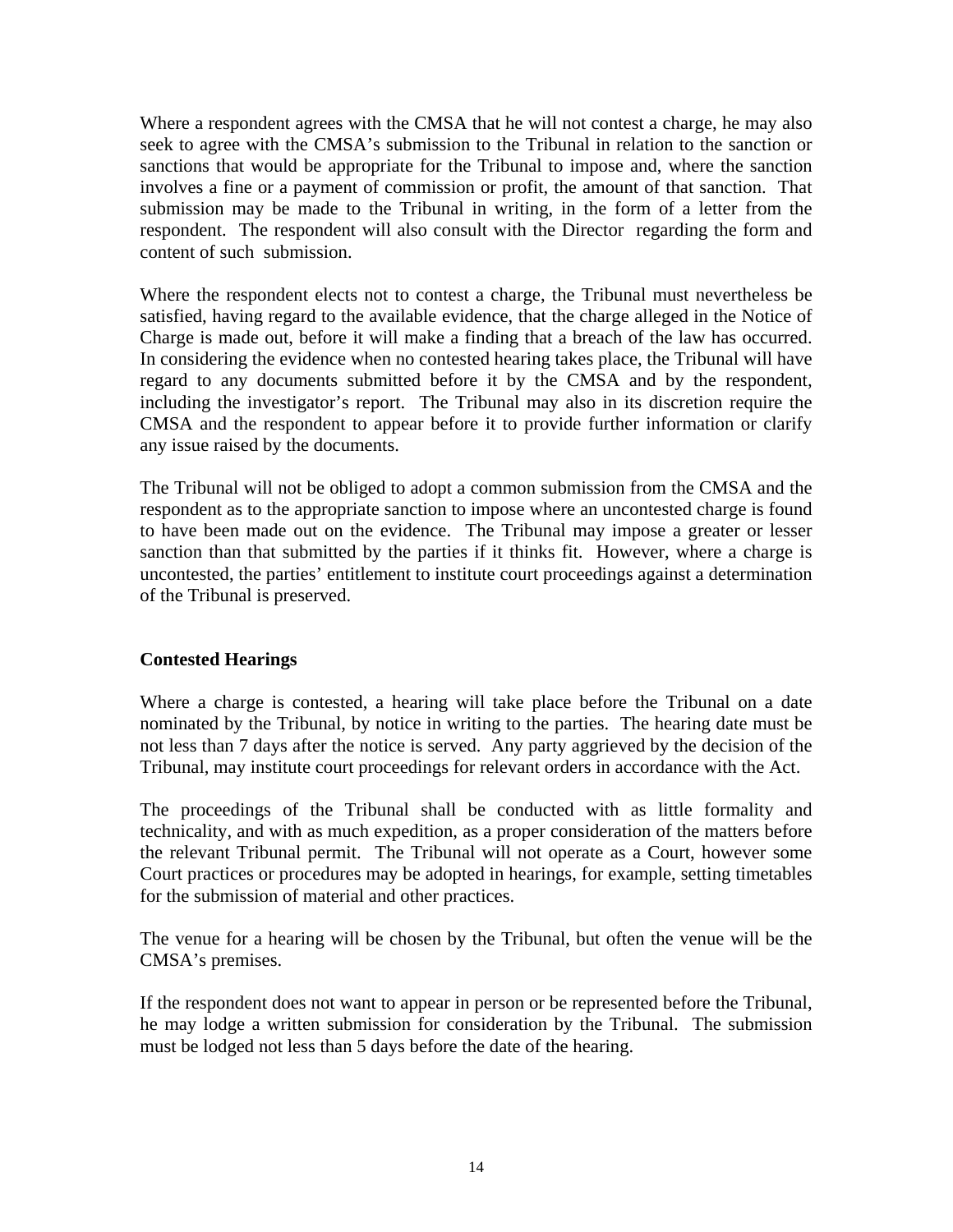Hearings before the Tribunal will take place in private. However, 2 representatives of each, that is of the respondent and the CMSA will be entitled to be present and make submissions. The Tribunal may also permit more than 2 representatives to be present. A representative may be a member or employee of the party appearing before the Tribunal, or a barrister or solicitor or any other person approved by the Tribunal.

At the commencement of a hearing, the chairperson will:

- a) identify the members of the Tribunal;
- b) request the parties and their representatives to identify themselves and in the course of doing so, draw to the parties attention that (if relevant) the proceedings are being recorded;
- c) ascertain whether there are any procedural objections, not previously raised, to the convening of the hearing or the composition of the tribunal; and
- d) ascertain whether the respondent continues to contest the charge or charges brought against them.

Once it is ascertained that the Notice of Charge continues to be contested, the Tribunal will invite the CMSA to put before it the evidence upon which the CMSA relies in support of the charge and to address the Tribunal in relation to the charge. After the CMSA has presented its evidence and made its address, the Tribunal will invite the respondent to present its evidence and to address the Tribunal in relation to the charge. After the respondent has completed its address, the Tribunal will afford the CMSA an opportunity to address the Tribunal in reply.

In the event that it finds that the law has been contravened, the Tribunal will also invite the parties to address it on the question of any sanction that would be appropriate to impose. It may call for addresses to be made on the question of sanctions as part of the submissions in support of or in opposition to the charge, or it may ask that those submissions be made if and when it makes a finding that a contravention of the law has occurred. If the latter, the same order of addresses will apply as for addresses in support of or in opposition to the Notice of Charge.

The Tribunal will determine a matter without bias and give both the CMSA and the respondent fair consideration and observe the rules of natural justice.

The Tribunal may conduct proceedings as it deems fit. The Tribunal will not be obliged to observe formal rules of evidence and may give such weight to items of evidence placed before it as it considers appropriate and fair in all the circumstances. Evidence placed before the Tribunal by CMSA and by respondent will be in written form, supported by oral submissions made by the parties. The written evidence will include an investigators report and trading or other business records of the respondent. Where relevant, the Tribunal may permit oral evidence to be laid before it. It is a matter for the Tribunal's discretion whether to permit a person who provides oral evidence to be cross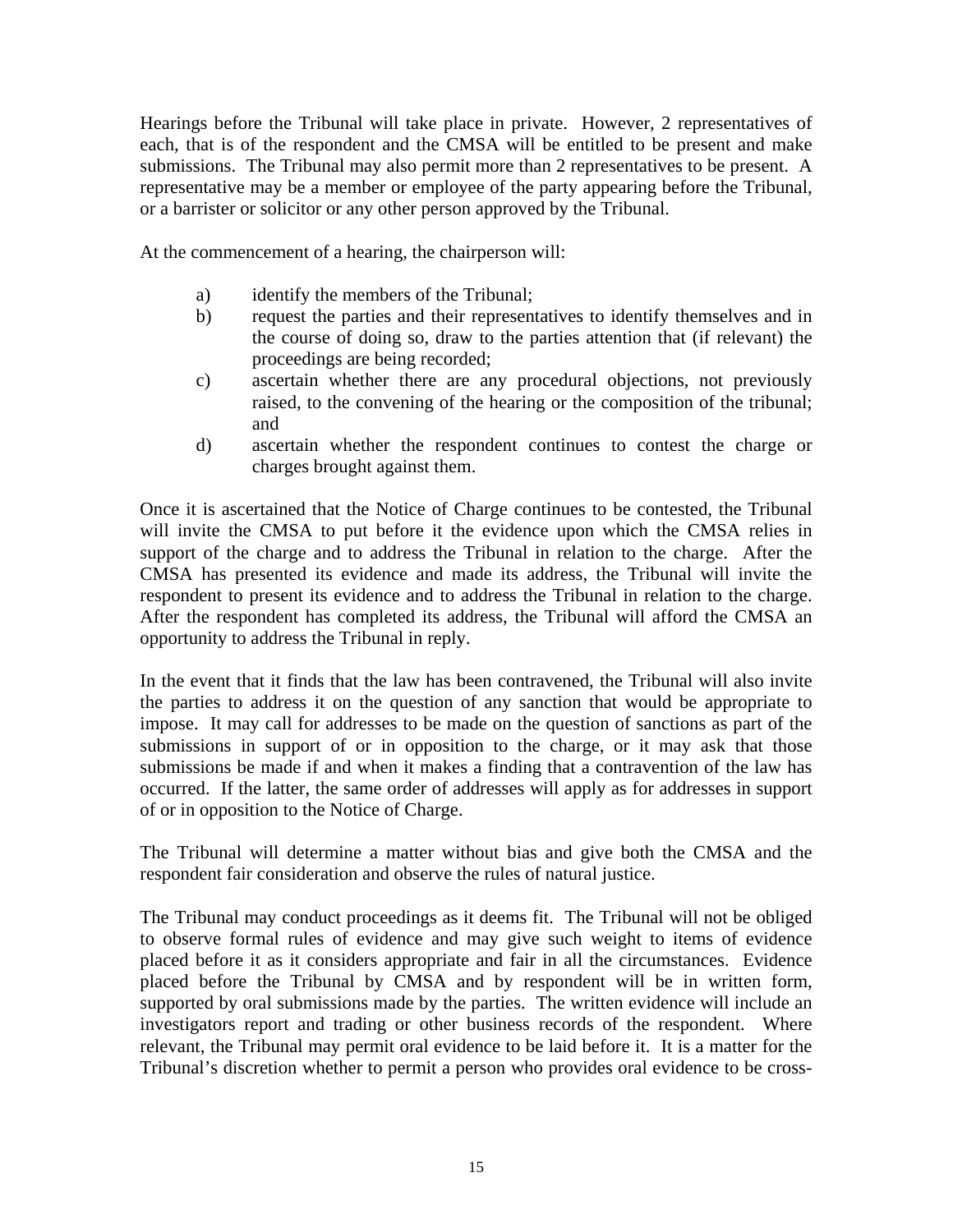examined. The Tribunal may itself choose to question a person who provides oral evidence.

The Tribunal will not be obliged to make a transcript of a hearing but may elect to do so. The hearing will be recorded and the Tribunal will subsequently make a decision on whether or not to prepare a transcript from the recording. Any transcript made, is required to be copied to the respondent who is the subject of the hearing as well as to the CMSA.

A determination of the Tribunal will be made by a simple majority of votes of the 3 members of the Tribunal. Each member, including the chairperson, will have one vote. The chairperson shall not have a casting vote.

The Tribunal may make its determination immediately after the conclusion of submissions made to it by the parties or it may reserve its decision to a later date. In either case, the Tribunal shall be obliged to provide written reasons for its determination within 15 days after the determination is made.

The Tribunal may recommend that the Authority make an application for court orders in accordance with sections 23, 48 and 143 of the Act as well as recommend to the Authority that the costs incurred by either party in preparing for and attending the Tribunal hearing be awarded to the other. Where a party decides to institute court proceedings, and the court upholds in full the decision of Tribunal, the applicant's reasonable costs will be met by the other party.

## **Publication of Determinations**

Where a sanction or a fine or a suspension is imposed upon a person , the CMSA may, in its discretion, make a public announcement and/or an announcement to that person and of the decision and the name of the person concerned. The CMSA may delegate this power to the Tribunal. The Tribunal may decide in what form and in what manner the announcement should be made. The announcement may include a summary of relevant circumstances, to be published in the form of a "Circular Paper" to the respective person and/or in a form of a "Notice" to market participants, under the heading "Disciplinary Matters".

In addition, where a person has been found guilty of contravening the law or Regulations or engaging in prohibited conduct, or has been suspended or had its licence cancelled, the CMSA will record details of the determination in a register.